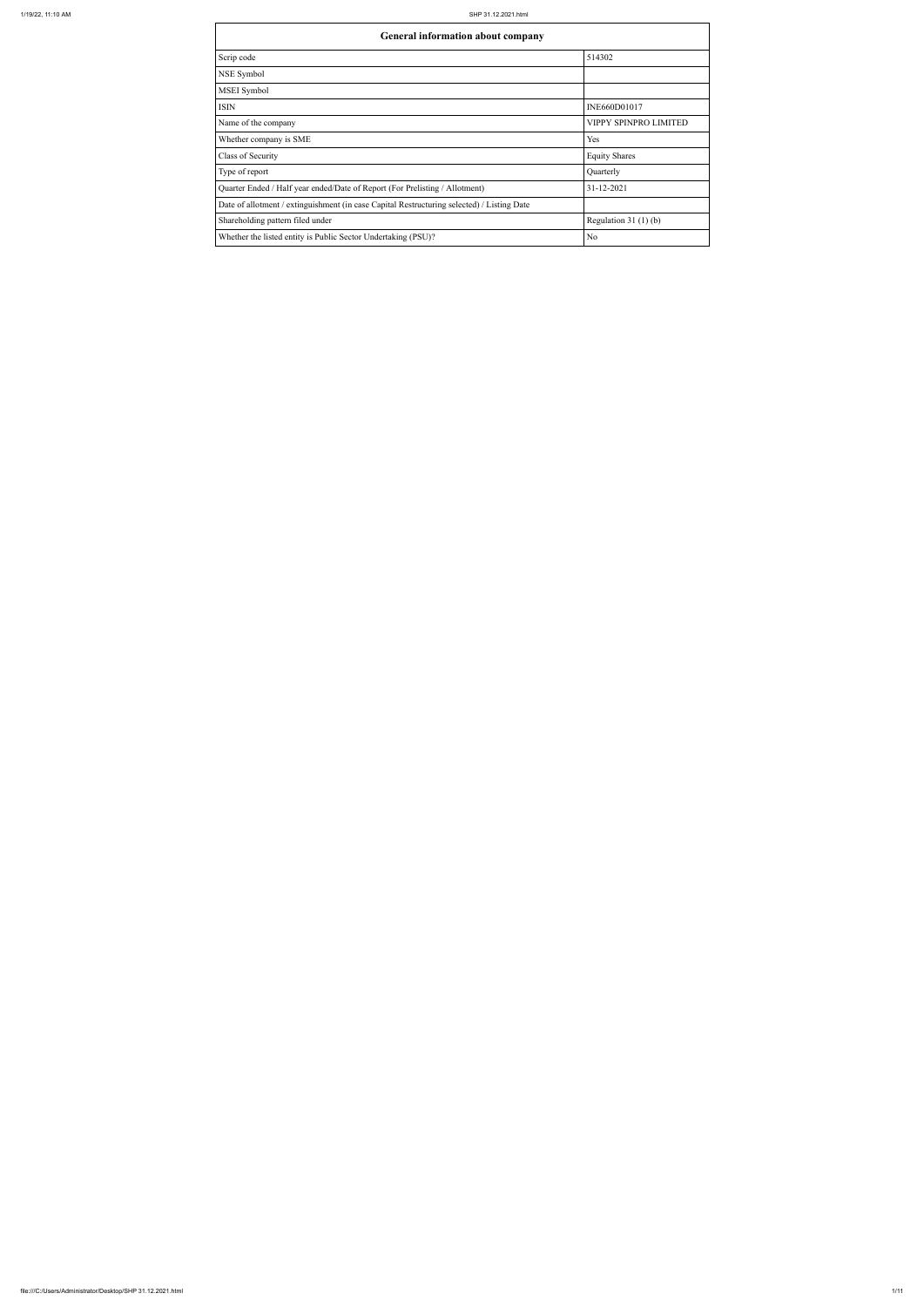|                | <b>Declaration</b>                                                                        |                |                                |                       |                             |  |  |  |  |  |  |  |  |
|----------------|-------------------------------------------------------------------------------------------|----------------|--------------------------------|-----------------------|-----------------------------|--|--|--|--|--|--|--|--|
| Sr.<br>No.     | Particular                                                                                | Yes/No         | Promoter and<br>Promoter Group | Public<br>shareholder | Non Promoter-<br>Non Public |  |  |  |  |  |  |  |  |
|                | Whether the Listed Entity has issued any partly paid up shares?                           | No.            | N <sub>o</sub>                 | N <sub>o</sub>        | N <sub>o</sub>              |  |  |  |  |  |  |  |  |
| $\overline{2}$ | Whether the Listed Entity has issued any Convertible Securities<br>$\ddot{?}$             | N <sub>o</sub> | N <sub>o</sub>                 | No                    | N <sub>o</sub>              |  |  |  |  |  |  |  |  |
| 3              | Whether the Listed Entity has issued any Warrants?                                        | N <sub>o</sub> | N <sub>o</sub>                 | N <sub>o</sub>        | N <sub>o</sub>              |  |  |  |  |  |  |  |  |
| $\overline{4}$ | Whether the Listed Entity has any shares against which<br>depository receipts are issued? | N <sub>o</sub> | N <sub>o</sub>                 | N <sub>o</sub>        | N <sub>o</sub>              |  |  |  |  |  |  |  |  |
| 5              | Whether the Listed Entity has any shares in locked-in?                                    | N <sub>o</sub> | N <sub>o</sub>                 | N <sub>o</sub>        | N <sub>o</sub>              |  |  |  |  |  |  |  |  |
| 6              | Whether any shares held by promoters are pledge or otherwise<br>encumbered?               | N <sub>o</sub> | N <sub>o</sub>                 |                       |                             |  |  |  |  |  |  |  |  |
| $\overline{7}$ | Whether company has equity shares with differential voting<br>rights?                     | N <sub>o</sub> | N <sub>o</sub>                 | N <sub>o</sub>        | N <sub>o</sub>              |  |  |  |  |  |  |  |  |
| 8              | Whether the listed entity has any significant beneficial owner?                           | Yes            |                                |                       |                             |  |  |  |  |  |  |  |  |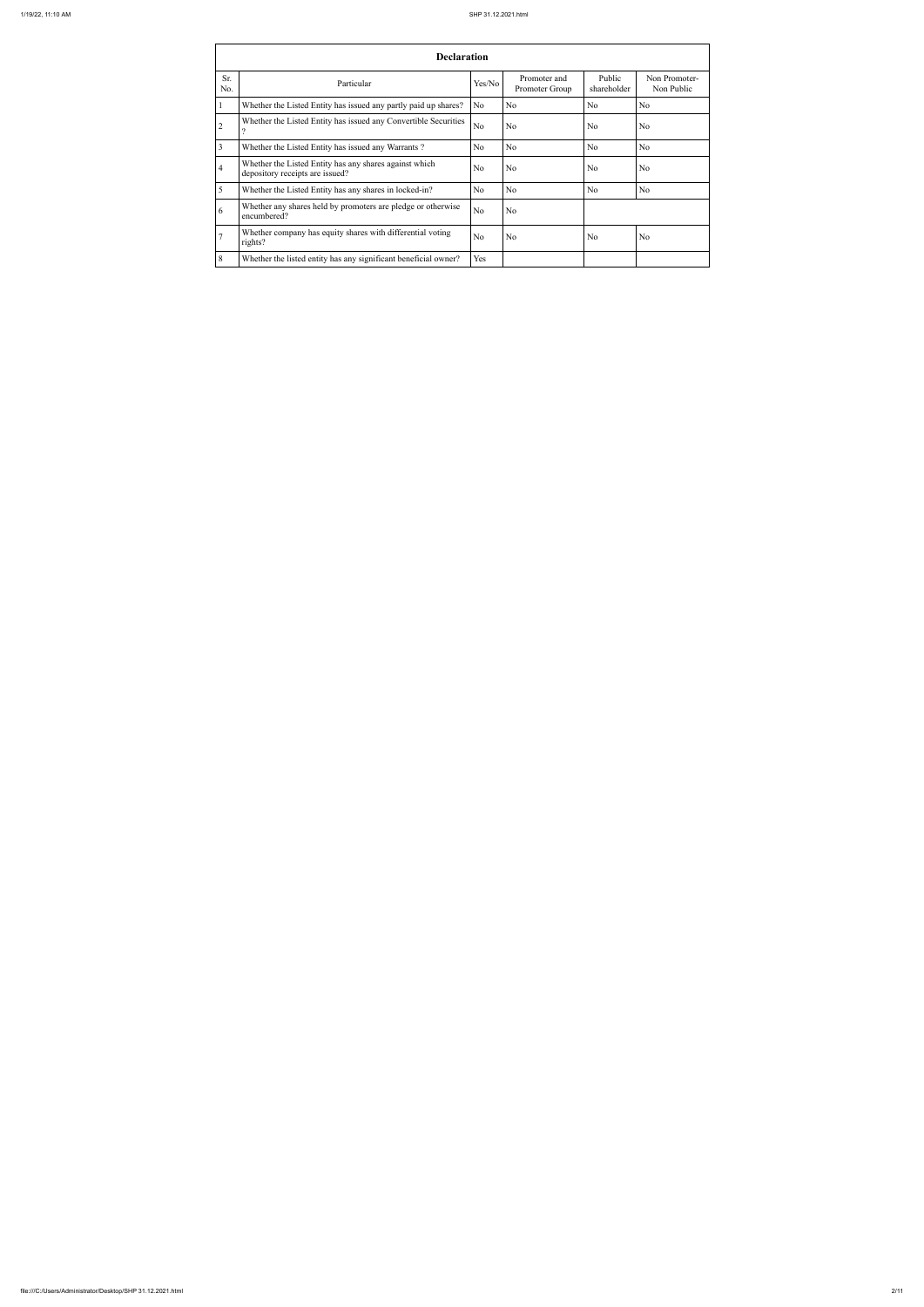|                 | <b>Table I - Summary Statement holding of specified securities</b> |              |                              |                   |                          |                                                                |                                                                            |                                                                  |               |                           |                     |  |  |  |
|-----------------|--------------------------------------------------------------------|--------------|------------------------------|-------------------|--------------------------|----------------------------------------------------------------|----------------------------------------------------------------------------|------------------------------------------------------------------|---------------|---------------------------|---------------------|--|--|--|
|                 | Category<br>of<br>shareholder<br>(II)                              | Nos. Of      | No. of<br>fully paid         | No. Of<br>Partly  | No. Of<br>shares         | Total nos.<br>shares<br>held (VII)<br>$= (IV) +$<br>$(V)+(VI)$ | Shareholding as a<br>% of total no. of                                     | Number of Voting Rights held in each<br>class of securities (IX) |               |                           |                     |  |  |  |
| Category<br>(I) |                                                                    | shareholders | up equity                    | paid-up<br>equity | underlying<br>Depository |                                                                | shares (calculated<br>as per SCRR, 1957)<br>(VIII) As a % of<br>$(A+B+C2)$ |                                                                  |               | No of Voting (XIV) Rights | Total as a          |  |  |  |
|                 |                                                                    | (III)        | shares<br>$\text{held (IV)}$ | shares<br>held(V) | Receipts<br>(VI)         |                                                                |                                                                            | Class<br>eg: X                                                   | Class<br>eg:y | Total                     | $%$ of<br>$(A+B+C)$ |  |  |  |
| (A)             | Promoter<br>$\&$<br>Promoter<br>Group                              | 13           | 3908181                      |                   |                          | 3908181                                                        | 66.58                                                                      | 3908181                                                          |               | 3908181                   | 66.58               |  |  |  |
| (B)             | Public                                                             | 8148         | 1961819                      |                   |                          | 1961819                                                        | 33.42                                                                      | 1961819                                                          |               | 1961819                   | 33.42               |  |  |  |
| (C)             | Non<br>Promoter-<br>Non Public                                     |              |                              |                   |                          |                                                                |                                                                            |                                                                  |               |                           |                     |  |  |  |
| (C1)            | <b>Shares</b><br>underlying<br><b>DRs</b>                          |              |                              |                   |                          |                                                                |                                                                            |                                                                  |               |                           |                     |  |  |  |
| (C2)            | Shares held<br>by<br>Employee<br><b>Trusts</b>                     |              |                              |                   |                          |                                                                |                                                                            |                                                                  |               |                           |                     |  |  |  |
|                 | Total                                                              | 8161         | 5870000                      |                   |                          | 5870000                                                        | 100                                                                        | 5870000                                                          |               | 5870000                   | 100                 |  |  |  |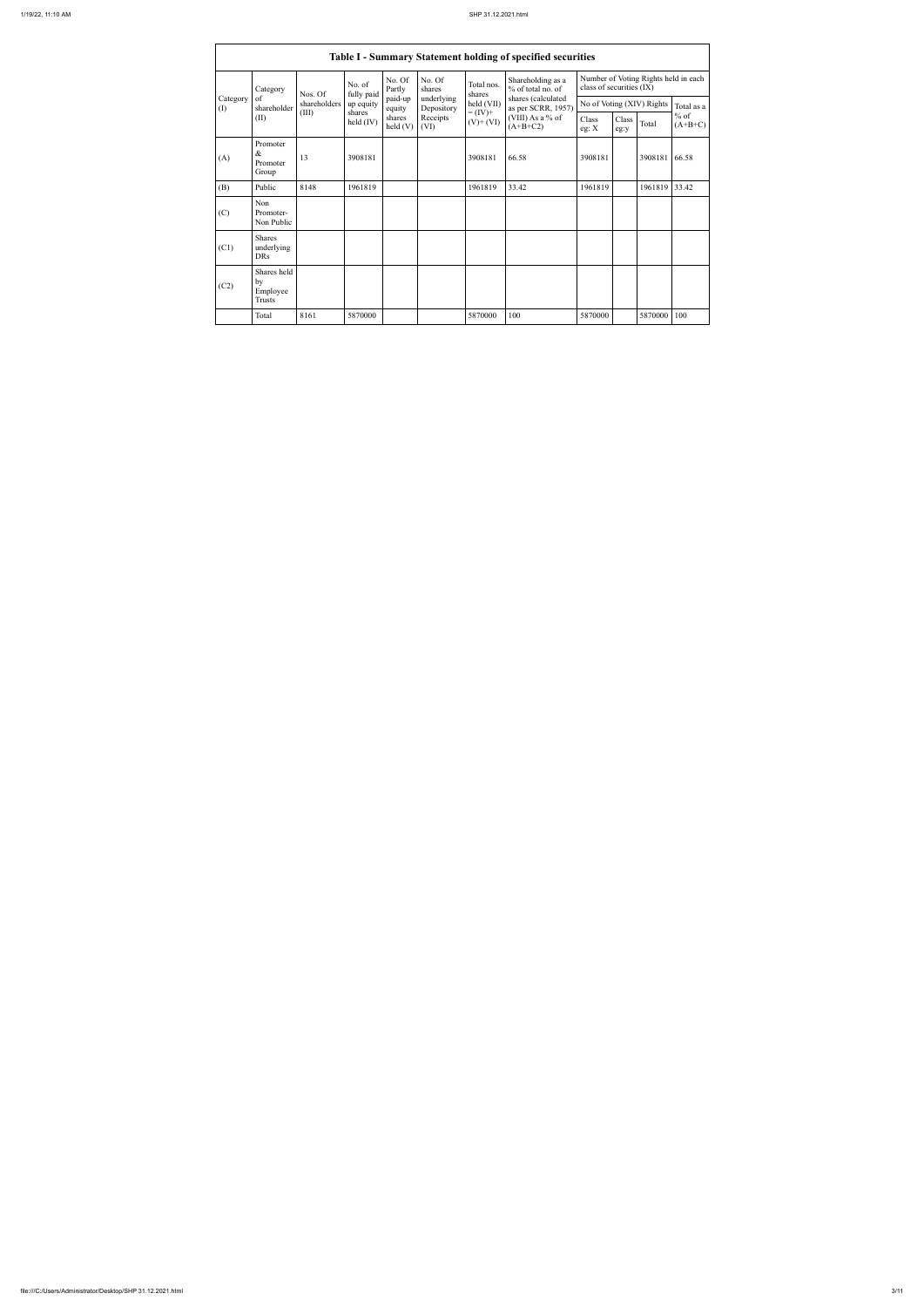$\mathbf{r}$ 

|                 |                                                |                                                 |                                       |                                                           | Table I - Summary Statement holding of specified securities                                |            |                                                  |                         |                                                         |                                       |
|-----------------|------------------------------------------------|-------------------------------------------------|---------------------------------------|-----------------------------------------------------------|--------------------------------------------------------------------------------------------|------------|--------------------------------------------------|-------------------------|---------------------------------------------------------|---------------------------------------|
| Category<br>(I) | Category<br>of<br>shareholder<br>(II)          | No. Of<br>Shares<br>Underlying                  | No. of<br><b>Shares</b><br>Underlying | No. Of Shares<br>Underlying<br>Outstanding<br>convertible | Shareholding, as a %<br>assuming full<br>conversion of<br>convertible securities (         |            | Number of<br>Locked in<br>shares (XII)           | <b>Shares</b><br>(XIII) | Number of<br>pledged or<br>otherwise<br>encumbered      | Number of<br>equity shares<br>held in |
|                 |                                                | Outstanding<br>convertible<br>securities<br>(X) | Outstanding<br>Warrants<br>$(X_i)$    | securities and<br>No. Of<br>Warrants (Xi)<br>(a)          | as a percentage of<br>diluted share capital)<br>$(XI) = (VII)+(X) As a %$<br>of $(A+B+C2)$ | No.<br>(a) | As a<br>$%$ of<br>total<br>Shares<br>held<br>(b) | No.<br>(a)              | As a<br>$%$ of<br>total<br><b>Shares</b><br>held<br>(b) | dematerialized<br>form $(XIV)$        |
| (A)             | Promoter<br>$\&$<br>Promoter<br>Group          |                                                 |                                       |                                                           | 66.58                                                                                      |            |                                                  |                         |                                                         | 3908181                               |
| (B)             | Public                                         |                                                 |                                       |                                                           | 33.42                                                                                      |            |                                                  |                         |                                                         | 1053799                               |
| (C)             | Non<br>Promoter-<br>Non Public                 |                                                 |                                       |                                                           |                                                                                            |            |                                                  |                         |                                                         |                                       |
| (C1)            | <b>Shares</b><br>underlying<br><b>DRs</b>      |                                                 |                                       |                                                           |                                                                                            |            |                                                  |                         |                                                         |                                       |
| (C2)            | Shares held<br>by<br>Employee<br><b>Trusts</b> |                                                 |                                       |                                                           |                                                                                            |            |                                                  |                         |                                                         |                                       |
|                 | Total                                          |                                                 |                                       |                                                           | 100                                                                                        |            |                                                  |                         |                                                         | 4961980                               |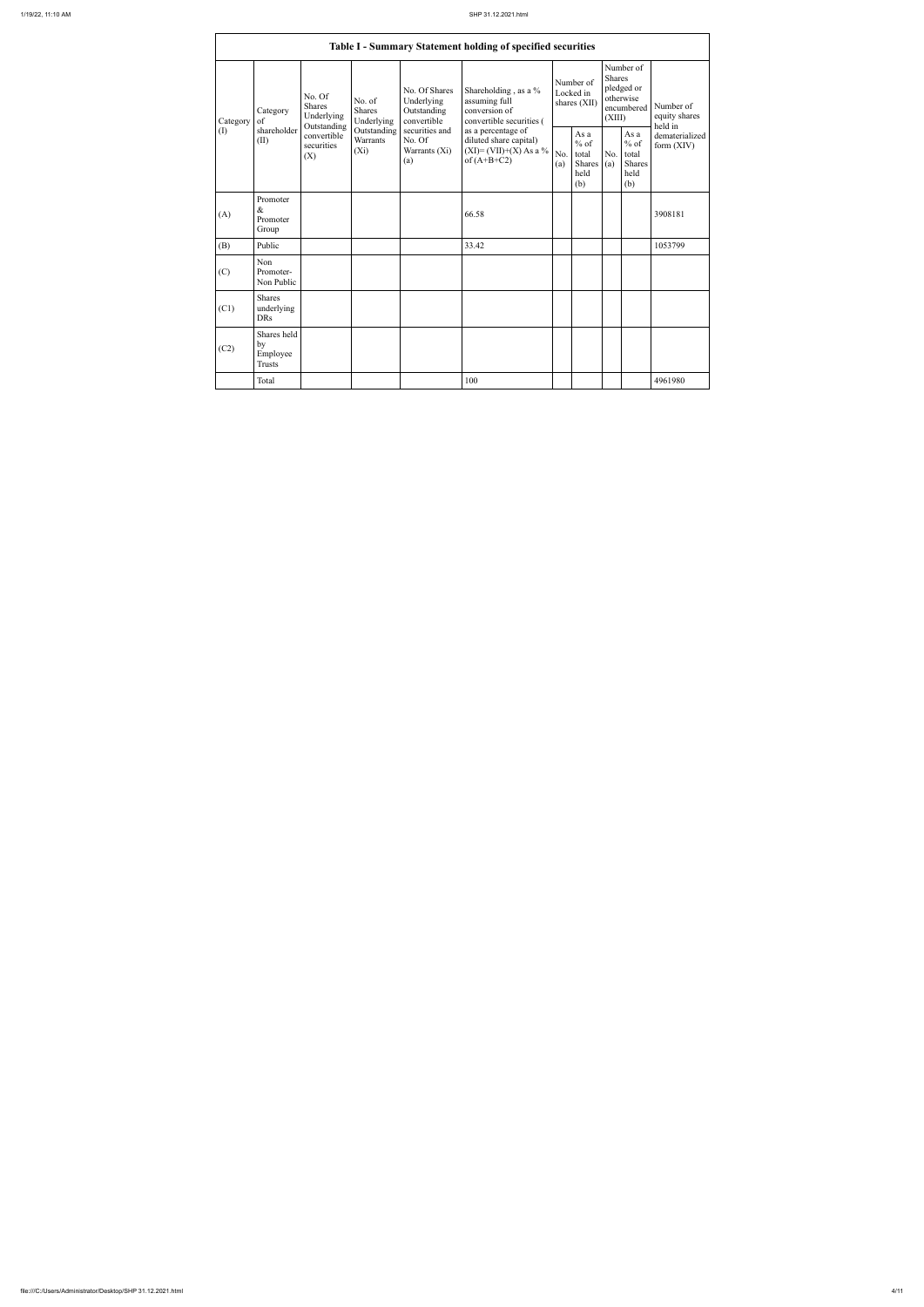|                                                                                             |                                                                                                                     |                         | No. of                     | No.<br><b>Of</b><br>Partly      | No. Of                             | Total<br>nos.               | Shareholding<br>as a % of total              | each class of securities (IX) |               | Number of Voting Rights held in |                           |
|---------------------------------------------------------------------------------------------|---------------------------------------------------------------------------------------------------------------------|-------------------------|----------------------------|---------------------------------|------------------------------------|-----------------------------|----------------------------------------------|-------------------------------|---------------|---------------------------------|---------------------------|
| Sr.                                                                                         | Category & Name<br>of the<br>Shareholders (I)                                                                       | Nos. Of<br>shareholders | fully<br>paid up<br>equity | paid-<br>up                     | shares<br>underlying<br>Depository | shares<br>held<br>$(VII) =$ | no. of shares<br>(calculated as<br>per SCRR, | No of Voting (XIV) Rights     |               |                                 | Total<br>as a $\%$<br>of  |
|                                                                                             |                                                                                                                     | (III)                   | shares<br>held (IV)        | equity<br>shares<br>held<br>(V) | Receipts<br>(VI)                   | $(IV)+$<br>$(V)$ +<br>(VI)  | 1957) (VIII)<br>As a % of<br>$(A+B+C2)$      | Class eg:<br>X                | Class<br>eg:y | Total                           | Total<br>Voting<br>rights |
| $\mathbf{A}$                                                                                | Table II - Statement showing shareholding pattern of the Promoter and Promoter Group                                |                         |                            |                                 |                                    |                             |                                              |                               |               |                                 |                           |
| (1)                                                                                         | Indian                                                                                                              |                         |                            |                                 |                                    |                             |                                              |                               |               |                                 |                           |
| (a)                                                                                         | Individuals/Hindu<br>undivided Family                                                                               | 11                      | 3204690                    |                                 |                                    | 3204690                     | 54.59                                        | 3204690                       |               | 3204690 54.59                   |                           |
| Sub-Total (A)<br>(1)                                                                        |                                                                                                                     | 11                      | 3204690                    |                                 |                                    | 3204690                     | 54.59                                        | 3204690                       |               | 3204690 54.59                   |                           |
| (2)                                                                                         | Foreign                                                                                                             |                         |                            |                                 |                                    |                             |                                              |                               |               |                                 |                           |
| (e)                                                                                         | Any Other<br>(specify)                                                                                              | $\overline{c}$          | 703491                     |                                 |                                    | 703491                      | 11.98                                        | 703491                        |               | 703491                          | 11.98                     |
| Sub-Total (A)<br>(2)                                                                        |                                                                                                                     | $\overline{2}$          | 703491                     |                                 |                                    | 703491                      | 11.98                                        | 703491                        |               | 703491                          | 11.98                     |
| Total<br>Shareholding<br>of Promoter<br>and Promoter<br>Group $(A)=$<br>$(A)(1)+(A)$<br>(2) |                                                                                                                     | 13                      | 3908181                    |                                 |                                    | 3908181                     | 66.58                                        | 3908181                       |               | 3908181                         | 66.58                     |
| $\, {\bf B}$                                                                                | Table III - Statement showing shareholding pattern of the Public shareholder                                        |                         |                            |                                 |                                    |                             |                                              |                               |               |                                 |                           |
| (1)                                                                                         | Institutions                                                                                                        |                         |                            |                                 |                                    |                             |                                              |                               |               |                                 |                           |
| (a)                                                                                         | Mutual Funds                                                                                                        | $\overline{3}$          | 3800                       |                                 |                                    | 3800                        | 0.06                                         | 3800                          |               | 3800                            | 0.06                      |
| Sub-Total (B)<br>(1)                                                                        |                                                                                                                     | 3                       | 3800                       |                                 |                                    | 3800                        | 0.06                                         | 3800                          |               | 3800                            | 0.06                      |
| (3)                                                                                         | Non-institutions                                                                                                    |                         |                            |                                 |                                    |                             |                                              |                               |               |                                 |                           |
| (a(i))                                                                                      | Individuals -<br>i.Individual<br>shareholders<br>holding nominal<br>share capital up to<br>Rs. 2 lakhs.             | 7763                    | 1379962                    |                                 |                                    | 1379962                     | 23.51                                        | 1379962                       |               | 1379962 23.51                   |                           |
| (a(ii))                                                                                     | Individuals - ii.<br>Individual<br>shareholders<br>holding nominal<br>share capital in<br>excess of Rs. 2<br>lakhs. | $\overline{4}$          | 373402                     |                                 |                                    | 373402                      | 6.36                                         | 373402                        |               | 373402                          | 6.36                      |
| (e)                                                                                         | Any Other<br>(specify)                                                                                              | 378                     | 204655                     |                                 |                                    | 204655                      | 3.49                                         | 204655                        |               | 204655                          | 3.49                      |
| Sub-Total (B)<br>(3)                                                                        |                                                                                                                     | 8145                    | 1958019                    |                                 |                                    | 1958019                     | 33.36                                        | 1958019                       |               | 1958019 33.36                   |                           |
| <b>Total Public</b><br>Shareholding<br>$(B)=(B)(1)+$<br>$(B)(2)+(B)(3)$                     |                                                                                                                     | 8148                    | 1961819                    |                                 |                                    | 1961819 33.42               |                                              | 1961819                       |               | 1961819 33.42                   |                           |
| $\overline{C}$                                                                              | Table IV - Statement showing shareholding pattern of the Non Promoter- Non Public shareholder                       |                         |                            |                                 |                                    |                             |                                              |                               |               |                                 |                           |
| Total (<br>$A+B+C2$ )                                                                       |                                                                                                                     | 8161                    | 5870000                    |                                 |                                    | 5870000                     | 100                                          | 5870000                       |               | 5870000                         | 100                       |
| Total<br>$(A+B+C)$                                                                          |                                                                                                                     | 8161                    | 5870000                    |                                 |                                    | 5870000                     | 100                                          | 5870000                       |               | 5870000                         | 100                       |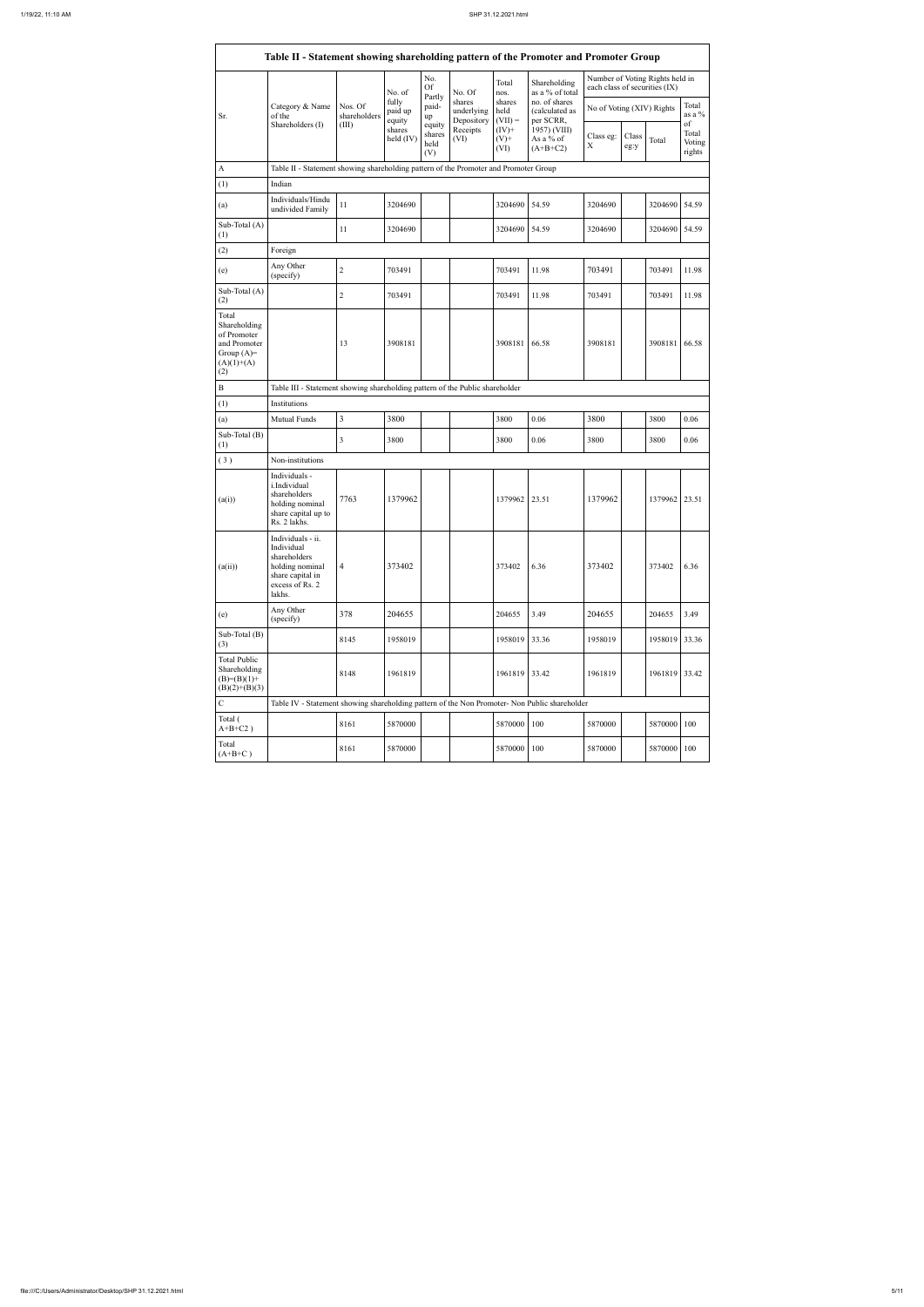| Sr.                                                                                     | No. Of<br><b>Shares</b><br>Underlying<br>Outstanding | No. of<br>Shares<br>Underlying     | No. Of Shares<br>Underlying<br>Outstanding<br>convertible | Shareholding, as a %<br>assuming full conversion of<br>convertible securities (as a           |            | Number of<br>Locked in<br>shares (XII)           | <b>Shares</b><br>(XIII) | Number of<br>pledged or<br>otherwise<br>encumbered | Number of<br>equity shares<br>held in |  |  |
|-----------------------------------------------------------------------------------------|------------------------------------------------------|------------------------------------|-----------------------------------------------------------|-----------------------------------------------------------------------------------------------|------------|--------------------------------------------------|-------------------------|----------------------------------------------------|---------------------------------------|--|--|
|                                                                                         | convertible<br>securities<br>(X)                     | Outstanding<br>Warrants<br>$(X_i)$ | securities and<br>No. Of Warrants<br>(Xi)(a)              | percentage of diluted share<br>capital) $(XI) = (VII)+(X) As$<br>a % of $(A+B+C2)$            | No.<br>(a) | As a<br>$%$ of<br>total<br>Shares<br>held<br>(b) | No.<br>(a)              | As a<br>$%$ of<br>total<br>Shares<br>held<br>(b)   | dematerialized<br>form $(XIV)$        |  |  |
| $\boldsymbol{\rm{A}}$                                                                   |                                                      |                                    |                                                           | Table II - Statement showing shareholding pattern of the Promoter and Promoter Group          |            |                                                  |                         |                                                    |                                       |  |  |
| (1)                                                                                     | Indian                                               |                                    |                                                           |                                                                                               |            |                                                  |                         |                                                    |                                       |  |  |
| (a)                                                                                     |                                                      |                                    |                                                           | 54.59                                                                                         |            |                                                  |                         |                                                    | 3204690                               |  |  |
| Sub-Total (A)<br>(1)                                                                    |                                                      |                                    |                                                           | 54.59                                                                                         |            |                                                  |                         |                                                    | 3204690                               |  |  |
| (2)                                                                                     | Foreign                                              |                                    |                                                           |                                                                                               |            |                                                  |                         |                                                    |                                       |  |  |
| (e)                                                                                     |                                                      |                                    |                                                           | 11.98                                                                                         |            |                                                  |                         |                                                    | 703491                                |  |  |
| Sub-Total $(A)$<br>(2)                                                                  |                                                      |                                    |                                                           | 11.98                                                                                         |            |                                                  |                         |                                                    | 703491                                |  |  |
| Total<br>Shareholding<br>of Promoter<br>and Promoter<br>Group $(A)=$<br>$(A)(1)+(A)(2)$ |                                                      |                                    |                                                           | 66.58                                                                                         |            |                                                  |                         |                                                    | 3908181                               |  |  |
| $\bf{B}$                                                                                |                                                      |                                    |                                                           | Table III - Statement showing shareholding pattern of the Public shareholder                  |            |                                                  |                         |                                                    |                                       |  |  |
| (1)                                                                                     | Institutions                                         |                                    |                                                           |                                                                                               |            |                                                  |                         |                                                    |                                       |  |  |
| (a)                                                                                     |                                                      |                                    |                                                           | 0.06                                                                                          |            |                                                  |                         |                                                    | $\boldsymbol{0}$                      |  |  |
| Sub-Total (B)<br>(1)                                                                    |                                                      |                                    |                                                           | 0.06                                                                                          |            |                                                  |                         |                                                    | $\boldsymbol{0}$                      |  |  |
| (3)                                                                                     | Non-institutions                                     |                                    |                                                           |                                                                                               |            |                                                  |                         |                                                    |                                       |  |  |
| (a(i))                                                                                  |                                                      |                                    |                                                           | 23.51                                                                                         |            |                                                  |                         |                                                    | 650742                                |  |  |
| (a(ii))                                                                                 |                                                      |                                    |                                                           | 6.36                                                                                          |            |                                                  |                         |                                                    | 373402                                |  |  |
| (e)                                                                                     |                                                      |                                    |                                                           | 3.49                                                                                          |            |                                                  |                         |                                                    | 29655                                 |  |  |
| Sub-Total (B)<br>(3)                                                                    |                                                      |                                    |                                                           | 33.36                                                                                         |            |                                                  |                         |                                                    | 1053799                               |  |  |
| <b>Total Public</b><br>Shareholding<br>$(B)= (B)(1) +$<br>$(B)(2)+(B)(3)$               |                                                      |                                    |                                                           | 33.42                                                                                         |            |                                                  |                         |                                                    | 1053799                               |  |  |
| $\mathcal{C}$                                                                           |                                                      |                                    |                                                           | Table IV - Statement showing shareholding pattern of the Non Promoter- Non Public shareholder |            |                                                  |                         |                                                    |                                       |  |  |
| Total (<br>$A+B+C2$ )                                                                   |                                                      |                                    |                                                           | 100                                                                                           |            |                                                  |                         |                                                    | 4961980                               |  |  |
| Total $(A+B+C)$                                                                         |                                                      |                                    |                                                           | 100                                                                                           |            | 4961980                                          |                         |                                                    |                                       |  |  |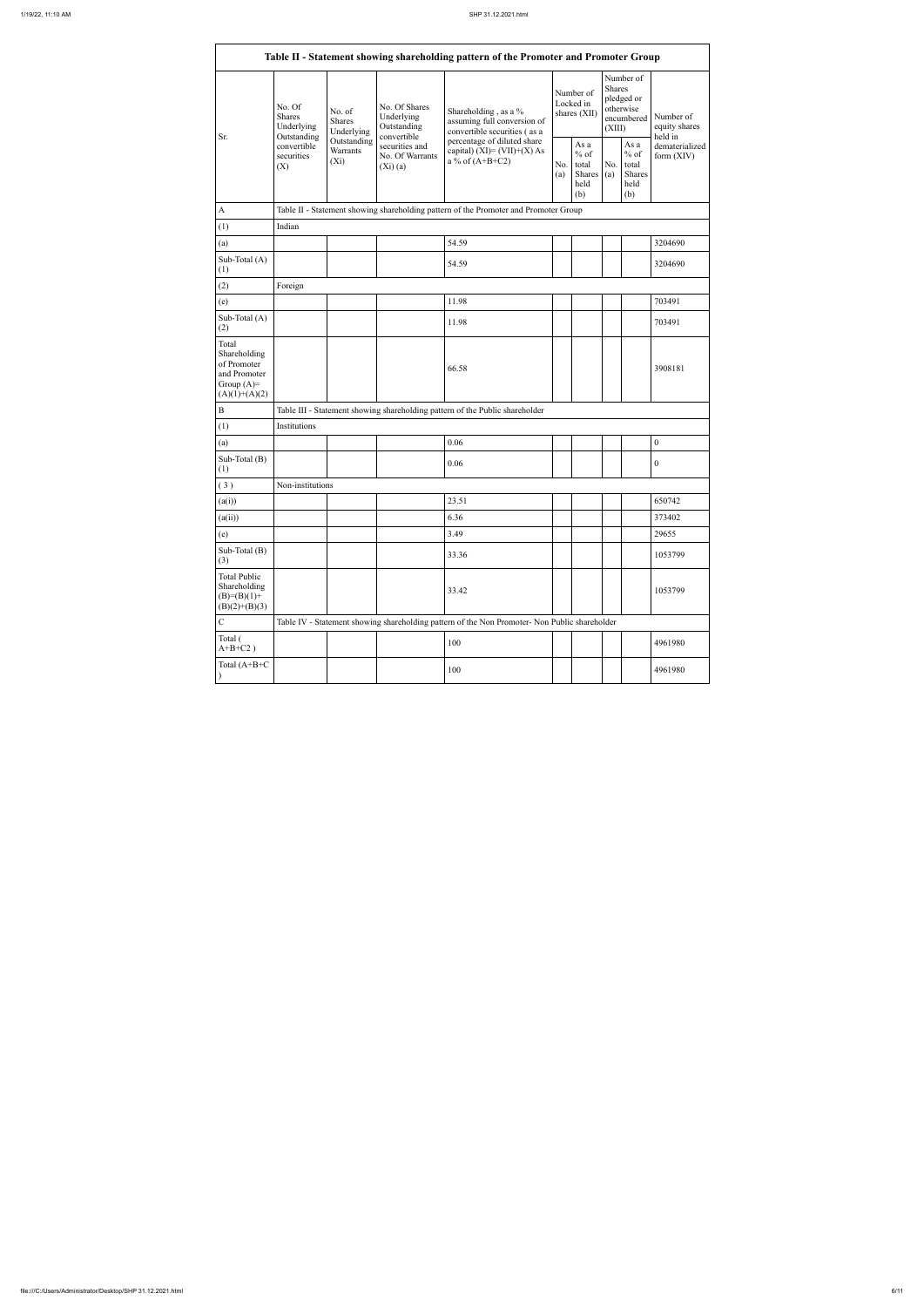|                                                                                                                                                                                                   |                                                               |                               | <b>Individuals/Hindu undivided Family</b> |                               |                                  |                             |                                                        |
|---------------------------------------------------------------------------------------------------------------------------------------------------------------------------------------------------|---------------------------------------------------------------|-------------------------------|-------------------------------------------|-------------------------------|----------------------------------|-----------------------------|--------------------------------------------------------|
| Searial No.                                                                                                                                                                                       | $\mathbf{1}$                                                  | $\overline{2}$                | $\overline{3}$                            | $\overline{4}$                | 5                                | 6                           | $\boldsymbol{7}$                                       |
| Name of the<br>Shareholders<br>(I)                                                                                                                                                                | <b>USHA</b><br><b>MUTHA</b>                                   | <b>PIYUSH</b><br><b>MUTHA</b> | <b>PRANEET</b><br><b>MUTHA</b>            | <b>SUNITA</b><br><b>MUTHA</b> | <b>RAHUL</b><br><b>MUTHA HUF</b> | CHANDRAKALA<br><b>MUTHA</b> | <b>VIMALCHAND</b><br><b>MANMAL</b><br><b>MUTHA HUF</b> |
| PAN $(II)$                                                                                                                                                                                        | ACAPM7695M                                                    | AJXPM8203B                    | AFTPM5681H                                | AJZPM4769Q                    | AAIHR3665Q                       | ACAPM7693P                  | AADHV9211P                                             |
| No. of fully<br>paid up equity<br>shares held<br>(IV)                                                                                                                                             | 681768                                                        | 521750                        | 521050                                    | 468400                        | 339142                           | 259550                      | 194250                                                 |
| No. Of Partly<br>paid-up equity<br>shares held (V)                                                                                                                                                |                                                               |                               |                                           |                               |                                  |                             |                                                        |
| No. Of shares<br>underlying<br>Depository<br>Receipts (VI)                                                                                                                                        |                                                               |                               |                                           |                               |                                  |                             |                                                        |
| Total nos.<br>shares held<br>$(VII) = (IV) +$<br>$(V)$ + $(VI)$                                                                                                                                   | 681768                                                        | 521750                        | 521050                                    | 468400                        | 339142                           | 259550                      | 194250                                                 |
| Shareholding<br>as a % of total<br>no. of shares<br>(calculated as<br>per SCRR,<br>1957) (VIII)<br>As a % of<br>$(A+B+C2)$                                                                        | 11.61                                                         | 8.89                          | 8.88                                      | 7.98                          | 5.78                             | 4.42                        | 3.31                                                   |
|                                                                                                                                                                                                   | Number of Voting Rights held in each class of securities (IX) |                               |                                           |                               |                                  |                             |                                                        |
| Class eg:X                                                                                                                                                                                        | 681768                                                        | 521750                        | 521050                                    | 468400                        | 339142                           | 259550                      | 194250                                                 |
| Class eg:y<br>Total                                                                                                                                                                               | 681768                                                        | 521750                        | 521050                                    | 468400                        | 339142                           | 259550                      | 194250                                                 |
| Total as a % of<br><b>Total Voting</b><br>rights                                                                                                                                                  | 11.61                                                         | 8.89                          | 8.88                                      | 7.98                          | 5.78                             | 4.42                        | 3.31                                                   |
| No. Of Shares<br>Underlying<br>Outstanding<br>convertible<br>securities $(X)$                                                                                                                     |                                                               |                               |                                           |                               |                                  |                             |                                                        |
| No. of Shares<br>Underlying<br>Outstanding<br>Warrants (Xi)                                                                                                                                       |                                                               |                               |                                           |                               |                                  |                             |                                                        |
| No. Of Shares<br>Underlying<br>Outstanding<br>convertible<br>securities and<br>No. Of<br>Warrants (Xi)<br>(a)                                                                                     |                                                               |                               |                                           |                               |                                  |                             |                                                        |
| Shareholding,<br>as a $\%$<br>assuming full<br>conversion of<br>convertible<br>securities (as a<br>percentage of<br>diluted share<br>capital) (XI)=<br>$(VII)+(Xi)(a)$<br>As a % of<br>$(A+B+C2)$ | 11.61                                                         | 8.89                          | 8.88                                      | 7.98                          | 5.78                             | 4.42                        | 3.31                                                   |
|                                                                                                                                                                                                   | Number of Locked in shares (XII)                              |                               |                                           |                               |                                  |                             |                                                        |
| No. $(a)$                                                                                                                                                                                         |                                                               |                               |                                           |                               |                                  |                             |                                                        |
| As a % of total<br>Shares held (b)                                                                                                                                                                | Number of Shares pledged or otherwise encumbered (XIII)       |                               |                                           |                               |                                  |                             |                                                        |
| No. $(a)$                                                                                                                                                                                         |                                                               |                               |                                           |                               |                                  |                             |                                                        |
| As a % of total<br>Shares held (b)                                                                                                                                                                |                                                               |                               |                                           |                               |                                  |                             |                                                        |
| Number of<br>equity shares<br>held in<br>dematerialized<br>form (XIV)                                                                                                                             | 681768                                                        | 521750                        | 521050                                    | 468400                        | 339142                           | 259550                      | 194250                                                 |
|                                                                                                                                                                                                   | Reason for not providing PAN                                  |                               |                                           |                               |                                  |                             |                                                        |
| Reason for not<br>providing PAN                                                                                                                                                                   |                                                               |                               |                                           |                               |                                  |                             |                                                        |
| Shareholder<br>type                                                                                                                                                                               | Promoter                                                      | Promoter                      | Promoter                                  | Promoter                      | Promoter                         | Promoter                    | Promoter                                               |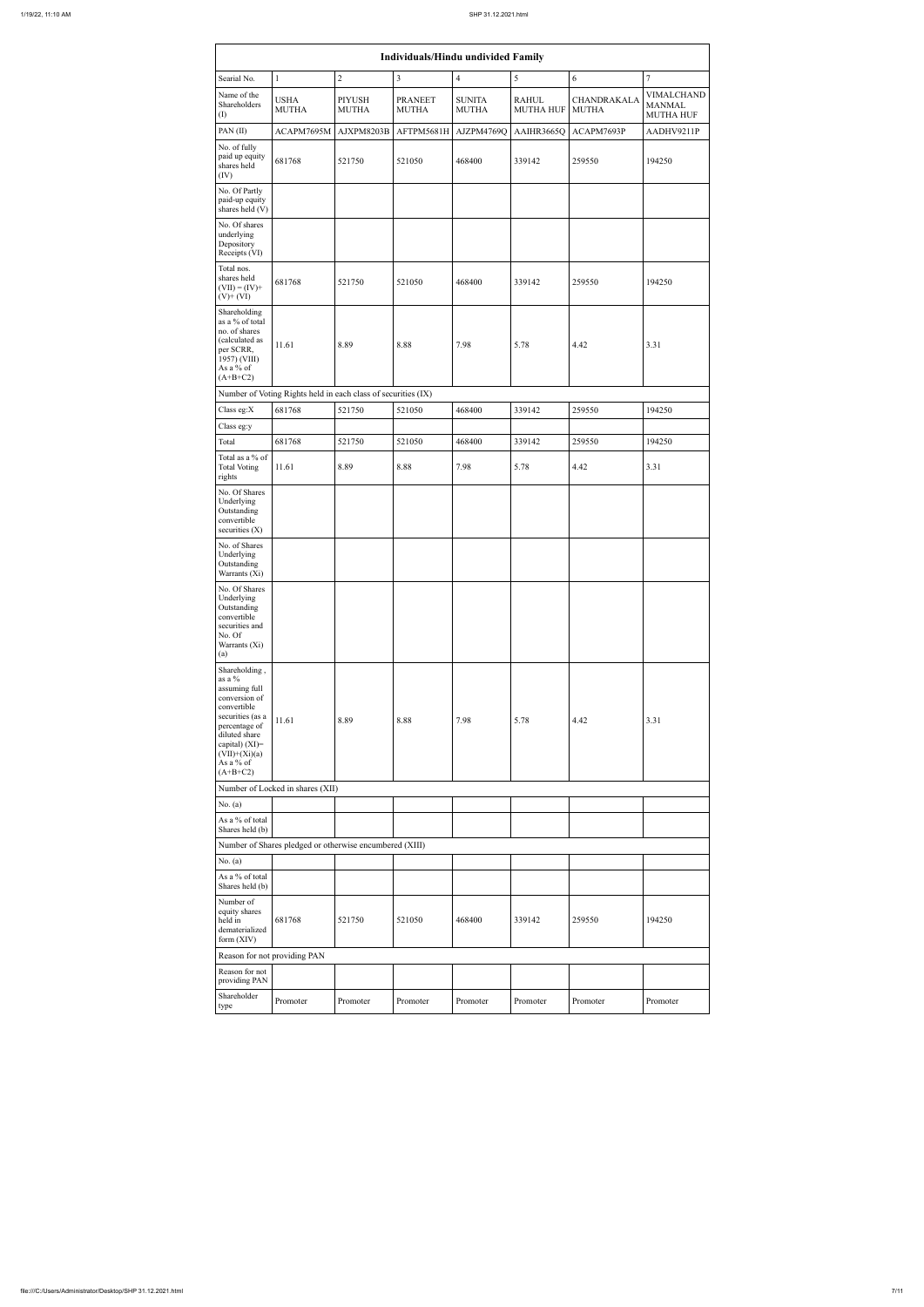|                                                                                                                                                                                          | <b>Individuals/Hindu undivided Family</b> |                                                               |                      |             |                       |  |  |  |  |  |  |  |  |
|------------------------------------------------------------------------------------------------------------------------------------------------------------------------------------------|-------------------------------------------|---------------------------------------------------------------|----------------------|-------------|-----------------------|--|--|--|--|--|--|--|--|
| Searial No.                                                                                                                                                                              | 8                                         | $\overline{9}$                                                | 10                   | 11          |                       |  |  |  |  |  |  |  |  |
| Name of the<br>Shareholders (I)                                                                                                                                                          | PRITI MUTHA                               | PIYUSH MUTHA HUF                                              | <b>SRISHTI MUTHA</b> | PARTH MUTHA | Click here to go back |  |  |  |  |  |  |  |  |
| PAN(II)                                                                                                                                                                                  | ADUPM8813A                                | AAHHP3472L                                                    | ETQPM9616F           | CTPPM0414C  | Total                 |  |  |  |  |  |  |  |  |
| No. of fully paid<br>up equity shares<br>$held$ (IV)                                                                                                                                     | 106896                                    | 104491                                                        | 4393                 | 3000        | 3204690               |  |  |  |  |  |  |  |  |
| No. Of Partly paid-<br>up equity shares<br>held(V)                                                                                                                                       |                                           |                                                               |                      |             |                       |  |  |  |  |  |  |  |  |
| No. Of shares<br>underlying<br>Depository<br>Receipts (VI)                                                                                                                               |                                           |                                                               |                      |             |                       |  |  |  |  |  |  |  |  |
| Total nos. shares<br>held $(VII) = (IV) +$<br>$(V)$ + $(VI)$                                                                                                                             | 106896                                    | 104491                                                        | 4393                 | 3000        | 3204690               |  |  |  |  |  |  |  |  |
| Shareholding as a<br>% of total no. of<br>shares (calculated<br>as per SCRR,<br>1957) (VIII) As a<br>% of $(A+B+C2)$                                                                     | 1.82                                      | 1.78                                                          | 0.07                 | 0.05        | 54.59                 |  |  |  |  |  |  |  |  |
|                                                                                                                                                                                          |                                           | Number of Voting Rights held in each class of securities (IX) |                      |             |                       |  |  |  |  |  |  |  |  |
| Class eg:X                                                                                                                                                                               | 106896                                    | 104491                                                        | 4393                 | 3000        | 3204690               |  |  |  |  |  |  |  |  |
| Class eg:y                                                                                                                                                                               |                                           |                                                               |                      |             |                       |  |  |  |  |  |  |  |  |
| Total                                                                                                                                                                                    | 106896                                    | 104491                                                        | 4393                 | 3000        | 3204690               |  |  |  |  |  |  |  |  |
| Total as a % of<br>Total Voting rights                                                                                                                                                   | 1.82                                      | 1.78                                                          | 0.07                 | 0.05        | 54.59                 |  |  |  |  |  |  |  |  |
| No. Of Shares<br>Underlying<br>Outstanding<br>convertible<br>securities $(X)$                                                                                                            |                                           |                                                               |                      |             |                       |  |  |  |  |  |  |  |  |
| No. of Shares<br>Underlying<br>Outstanding<br>Warrants (Xi)                                                                                                                              |                                           |                                                               |                      |             |                       |  |  |  |  |  |  |  |  |
| No. Of Shares<br>Underlying<br>Outstanding<br>convertible<br>securities and No.<br>Of Warrants (Xi)<br>(a)                                                                               |                                           |                                                               |                      |             |                       |  |  |  |  |  |  |  |  |
| Shareholding, as a<br>% assuming full<br>conversion of<br>convertible<br>securities (as a<br>percentage of<br>diluted share<br>capital) (XI)=<br>$(VII)+(Xi)(a)$ As a<br>% of $(A+B+C2)$ | 1.82                                      | 1.78                                                          | 0.07                 | 0.05        | 54.59                 |  |  |  |  |  |  |  |  |
| Number of Locked in shares (XII)                                                                                                                                                         |                                           |                                                               |                      |             |                       |  |  |  |  |  |  |  |  |
| No. $(a)$<br>As a % of total                                                                                                                                                             |                                           |                                                               |                      |             |                       |  |  |  |  |  |  |  |  |
| Shares held (b)                                                                                                                                                                          |                                           |                                                               |                      |             |                       |  |  |  |  |  |  |  |  |
|                                                                                                                                                                                          |                                           | Number of Shares pledged or otherwise encumbered (XIII)       |                      |             |                       |  |  |  |  |  |  |  |  |
| No. $(a)$<br>As a % of total<br>Shares held (b)                                                                                                                                          |                                           |                                                               |                      |             |                       |  |  |  |  |  |  |  |  |
| Number of equity<br>shares held in<br>dematerialized<br>form $(XIV)$                                                                                                                     | 106896                                    | 104491                                                        | 4393                 | 3000        | 3204690               |  |  |  |  |  |  |  |  |
| Reason for not providing PAN                                                                                                                                                             |                                           |                                                               |                      |             |                       |  |  |  |  |  |  |  |  |
| Reason for not<br>providing PAN                                                                                                                                                          |                                           |                                                               |                      |             |                       |  |  |  |  |  |  |  |  |
| Shareholder type                                                                                                                                                                         | Promoter                                  | Promoter                                                      | Promoter             | Promoter    |                       |  |  |  |  |  |  |  |  |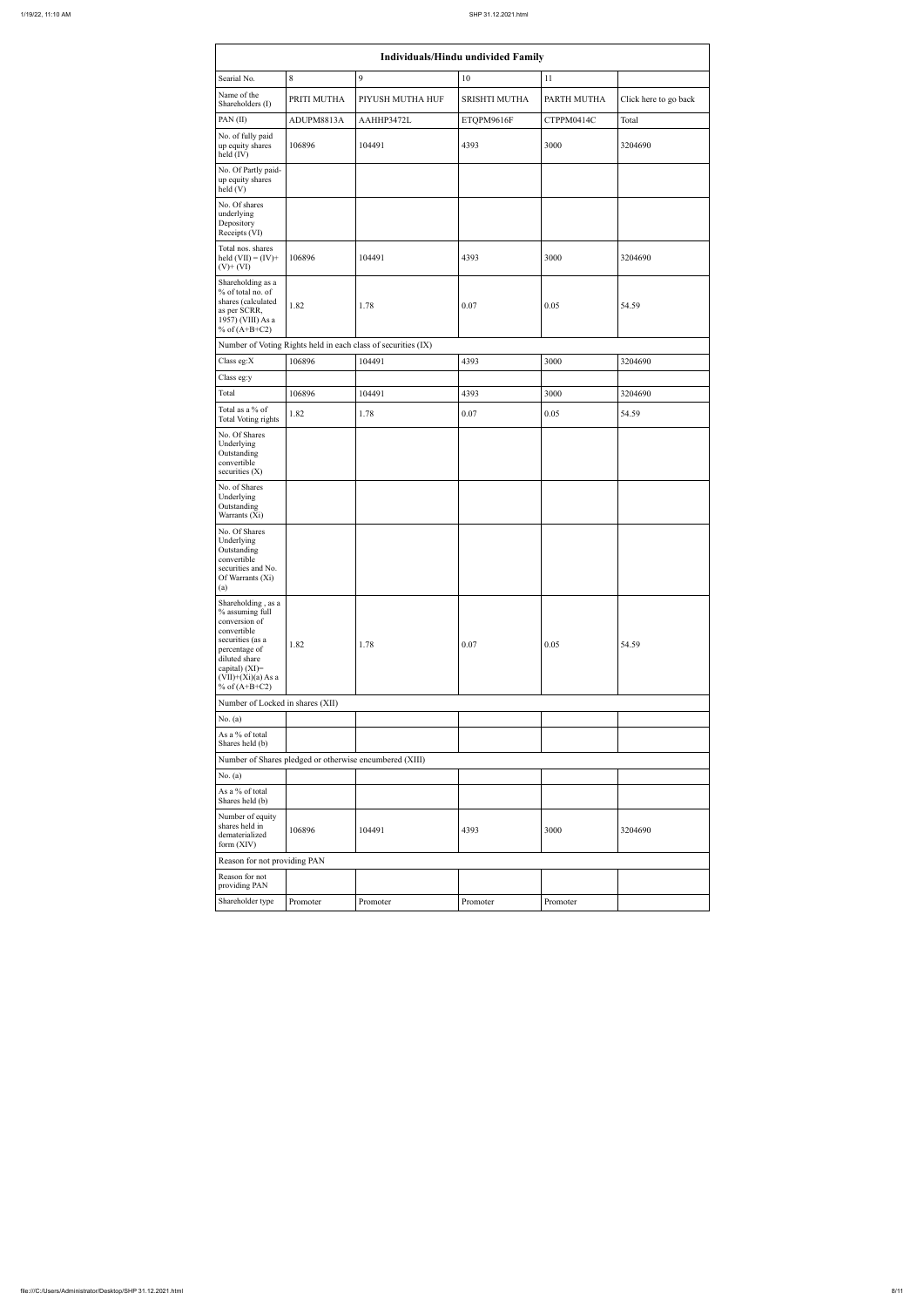| Searial No.                                                                                                                                                                          |                                                               | Any Other (specify)                   |                       |
|--------------------------------------------------------------------------------------------------------------------------------------------------------------------------------------|---------------------------------------------------------------|---------------------------------------|-----------------------|
| Category                                                                                                                                                                             | $\mathbf{1}$<br><b>Bodies Corporate</b>                       | $\sqrt{2}$<br><b>Bodies Corporate</b> |                       |
| Name of the<br>Shareholders (I)                                                                                                                                                      | VIPPY INDUSTRIES LTD                                          | <b>SUNGEM IMPEX</b>                   | Click here to go back |
| PAN(II)                                                                                                                                                                              | AABCV1297N                                                    | AAACS5895E                            | Total                 |
| No. of the<br>Shareholders (I)                                                                                                                                                       | $\mathbf{1}$                                                  | $\mathbf{1}$                          | $\mathbf{2}$          |
| No. of fully paid<br>up equity shares<br>held (IV)                                                                                                                                   | 601429                                                        | 102062                                | 703491                |
| No. Of Partly paid-<br>up equity shares<br>held(V)                                                                                                                                   |                                                               |                                       |                       |
| No. Of shares<br>underlying<br>Depository<br>Receipts (VI)                                                                                                                           |                                                               |                                       |                       |
| Total nos. shares<br>held $(VII) = (IV) +$<br>$(V)$ + $(VI)$                                                                                                                         | 601429                                                        | 102062                                | 703491                |
| Shareholding as a<br>% of total no. of<br>shares (calculated<br>as per SCRR,<br>1957) (VIII) As a<br>% of $(A+B+C2)$                                                                 | 10.25                                                         | 1.74                                  | 11.98                 |
|                                                                                                                                                                                      | Number of Voting Rights held in each class of securities (IX) |                                       |                       |
| Class eg: X                                                                                                                                                                          | 601429                                                        | 102062                                | 703491                |
| Class eg:y                                                                                                                                                                           |                                                               |                                       |                       |
| Total                                                                                                                                                                                | 601429                                                        | 102062                                | 703491                |
| Total as a % of<br><b>Total Voting rights</b><br>No. Of Shares<br>Underlying<br>Outstanding<br>convertible<br>securities (X)                                                         | 10.25                                                         | 1.74                                  | 11.98                 |
| No. of Shares<br>Underlying<br>Outstanding<br>Warrants (Xi)                                                                                                                          |                                                               |                                       |                       |
| No. Of Shares<br>Underlying<br>Outstanding<br>convertible<br>securities and No.<br>Of Warrants (Xi)<br>(a)                                                                           |                                                               |                                       |                       |
| Shareholding, as a<br>% assuming full<br>conversion of<br>convertible<br>securities (as a<br>percentage of<br>diluted share<br>capital) (XI)=<br>$(VII)+(X)$ As a %<br>of $(A+B+C2)$ | 10.25                                                         | 1.74                                  | 11.98                 |
| Number of Locked in shares (XII)                                                                                                                                                     |                                                               |                                       |                       |
| No. $(a)$                                                                                                                                                                            |                                                               |                                       |                       |
| As a % of total<br>Shares held (b)                                                                                                                                                   |                                                               |                                       | $\boldsymbol{0}$      |
| No. $(a)$<br>As a % of total<br>Shares held (b)                                                                                                                                      | Number of Shares pledged or otherwise encumbered (XIII)       |                                       | $\boldsymbol{0}$      |
| Number of equity<br>shares held in<br>dematerialized<br>form (XIV)                                                                                                                   | 601429                                                        | 102062                                | 703491                |
| Reason for not providing PAN                                                                                                                                                         |                                                               |                                       |                       |
| Reason for not<br>providing PAN                                                                                                                                                      |                                                               |                                       |                       |
| Shareholder type                                                                                                                                                                     | Promoter                                                      | Promoter                              |                       |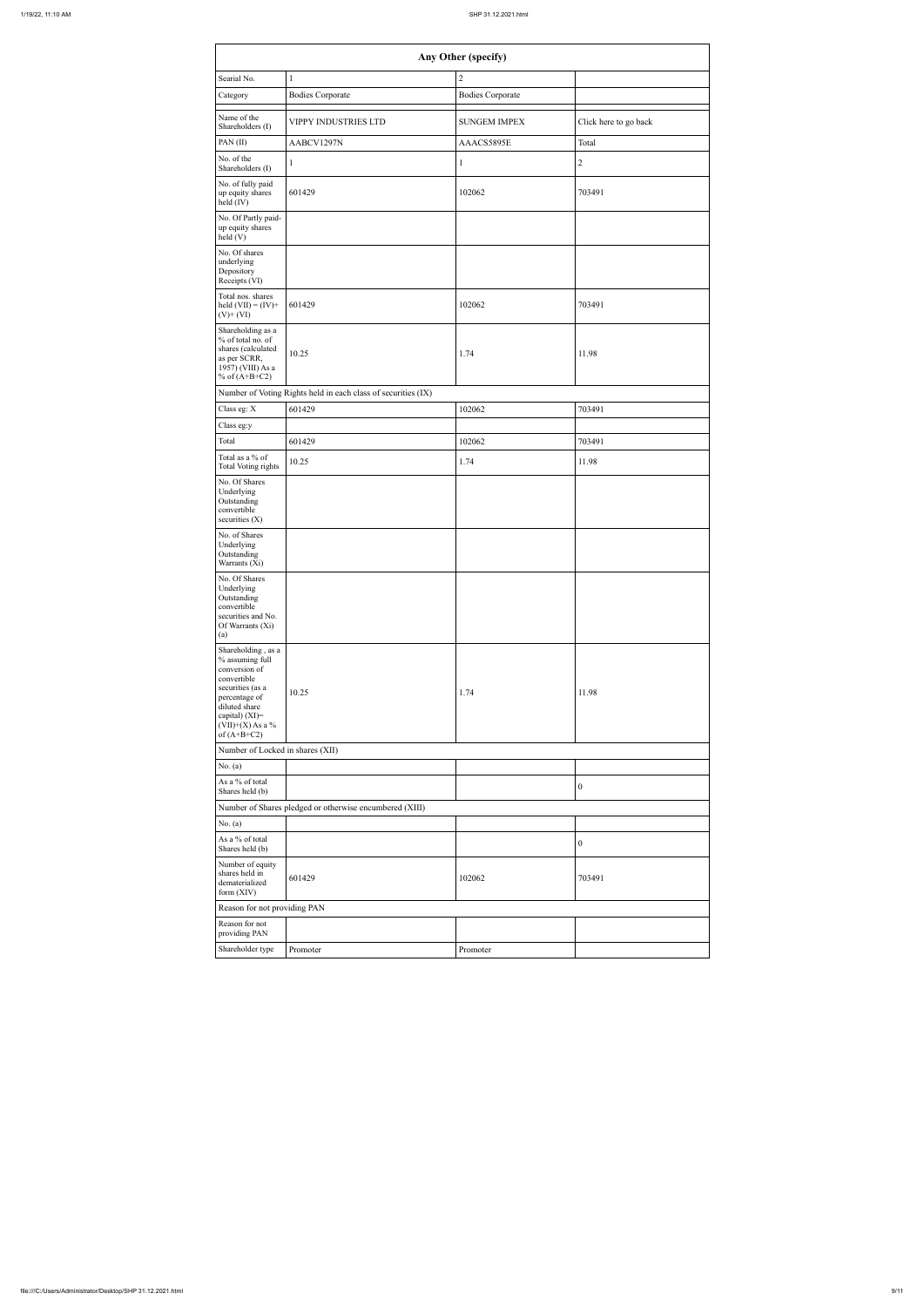|                                                                                                                                                                                      |                                                               | Any Other (specify)       |                         |                       |
|--------------------------------------------------------------------------------------------------------------------------------------------------------------------------------------|---------------------------------------------------------------|---------------------------|-------------------------|-----------------------|
| Searial No.                                                                                                                                                                          | $\mathbf{1}$                                                  | $\overline{2}$            | $\overline{3}$          |                       |
| Category                                                                                                                                                                             | <b>Bodies Corporate</b>                                       | Non-Resident Indian (NRI) | <b>Clearing Members</b> |                       |
| Category / More<br>than 1 percentage                                                                                                                                                 | Category                                                      | Category                  | Category                |                       |
| Name of the<br>Shareholders (I)                                                                                                                                                      |                                                               |                           |                         | Click here to go back |
| PAN(II)                                                                                                                                                                              |                                                               |                           |                         | Total                 |
| No. of the<br>Shareholders (I)                                                                                                                                                       | 29                                                            | 340                       | 9                       | 378                   |
| No. of fully paid<br>up equity shares<br>held (IV)                                                                                                                                   | 15903                                                         | 186623                    | 2129                    | 204655                |
| No. Of Partly paid-<br>up equity shares<br>held(V)                                                                                                                                   |                                                               |                           |                         |                       |
| No. Of shares<br>underlying<br>Depository<br>Receipts (VI)                                                                                                                           |                                                               |                           |                         |                       |
| Total nos. shares<br>held $(VII) = (IV) +$<br>$(V)$ + $(VI)$                                                                                                                         | 15903                                                         | 186623                    | 2129                    | 204655                |
| Shareholding as a<br>% of total no. of<br>shares (calculated<br>as per SCRR,<br>1957) (VIII) As a<br>% of $(A+B+C2)$                                                                 | 0.27                                                          | 3.18                      | 0.04                    | 3.49                  |
|                                                                                                                                                                                      | Number of Voting Rights held in each class of securities (IX) |                           |                         |                       |
| Class eg: X                                                                                                                                                                          | 15903                                                         | 186623                    | 2129                    | 204655                |
| Class eg:y                                                                                                                                                                           |                                                               |                           |                         |                       |
| Total                                                                                                                                                                                | 15903                                                         | 186623                    | 2129                    | 204655                |
| Total as a % of<br>Total Voting rights                                                                                                                                               | 0.27                                                          | 3.18                      | 0.04                    | 3.49                  |
| No. Of Shares<br>Underlying<br>Outstanding<br>convertible<br>securities $(X)$                                                                                                        |                                                               |                           |                         |                       |
| No. of Shares<br>Underlying<br>Outstanding<br>Warrants (Xi)                                                                                                                          |                                                               |                           |                         |                       |
| No. Of Shares<br>Underlying<br>Outstanding<br>convertible<br>securities and No.<br>Of Warrants (Xi)<br>(a)                                                                           |                                                               |                           |                         |                       |
| Shareholding, as a<br>% assuming full<br>conversion of<br>convertible<br>securities (as a<br>percentage of<br>diluted share<br>capital) (XI)=<br>$(VII)+(X)$ As a %<br>of $(A+B+C2)$ | 0.27                                                          | 3.18                      | 0.04                    | 3.49                  |
| Number of Locked in shares (XII)                                                                                                                                                     |                                                               |                           |                         |                       |
| No. $(a)$                                                                                                                                                                            |                                                               |                           |                         |                       |
| As a % of total<br>Shares held (b)                                                                                                                                                   |                                                               |                           |                         |                       |
| Number of equity<br>shares held in<br>dematerialized<br>form (XIV)                                                                                                                   | 4303                                                          | 23223                     | 2129                    | 29655                 |
| Reason for not providing PAN                                                                                                                                                         |                                                               |                           |                         |                       |
| Reason for not<br>providing PAN                                                                                                                                                      |                                                               |                           |                         |                       |